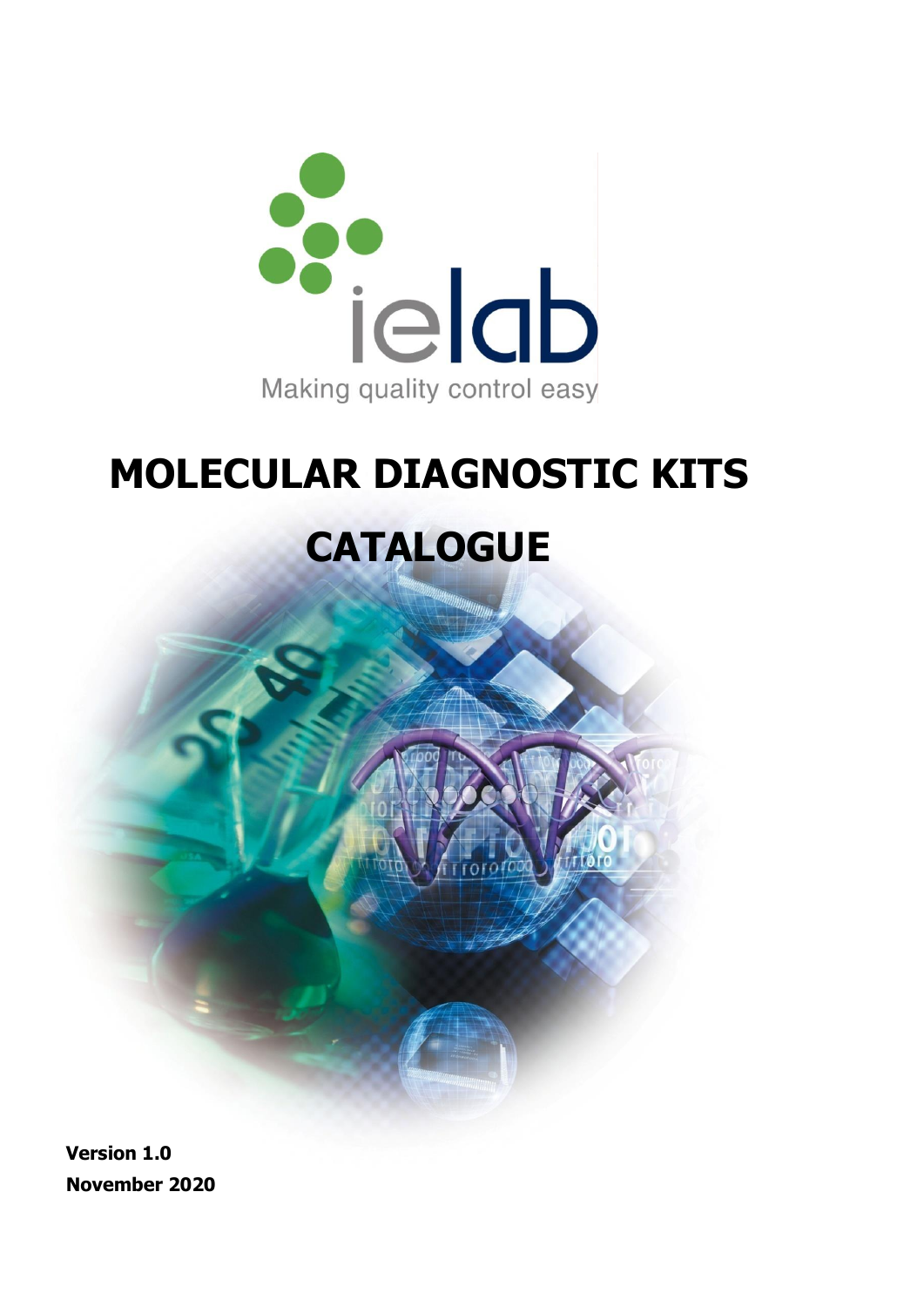## **MOLECULAR DIAGNOSTIC KITS**

Molecular detection/quantification techniques have revolutionized diagnosis over the past years. Polymerase Chain Reaction (PCR), and more specifically Real-Time PCR (qRT-PCR) has been turned into one of the most powerful *in vitro* diagnostic tool.

ielab presents, within the framework of its line of products for microbiological diagnostics, a new range of molecular diagnostic kits, which have been specially designed to improve microbiological diagnostics.

## **Properties of the Kits**

**AGNOSTIE** 

 $\overline{\textbf{O}}$  $\overline{\mathbf{G}}$ Ù Ě

- All the necessary reagents are included in the kit and are ready-to-use.
- Freeze-dried reagents.
- Transport at room temperature.
- Easy-to-use. It minimizes the number of manipulations reducing time and possible errors.
- Exceptional sensitivity, specificity and reproducibility.
- Maximum reliability. Use of positive internal controls.
- Capacity to be automated.
- Great versatility and flexibility in sample analysis. From 1 to 96 samples per assay.
- Flexibility. Adaptable to any commercial thermocycler.
- Quick and easy interpretation of results.

### **Advantages of the Kits**

- **Simplicity:** Only a few pipette transfers are needed.
- **Rapidity:** Results in less than 3 hours.
- **Quality:** Positive controls are used both internal and external.
- **Reliability:** The extraction kits are adapted to the existing different matrix types.
- **Delivery:** Transport at room temperature.
- **Shelf-life:** 24 months

All these kits are characterized by their being extremely easy to use and can be employed by any analyst. Furthermore, within the kit it is supplied the link where the user can download a detailed manual for the use of the kit.

# **jelab kits**

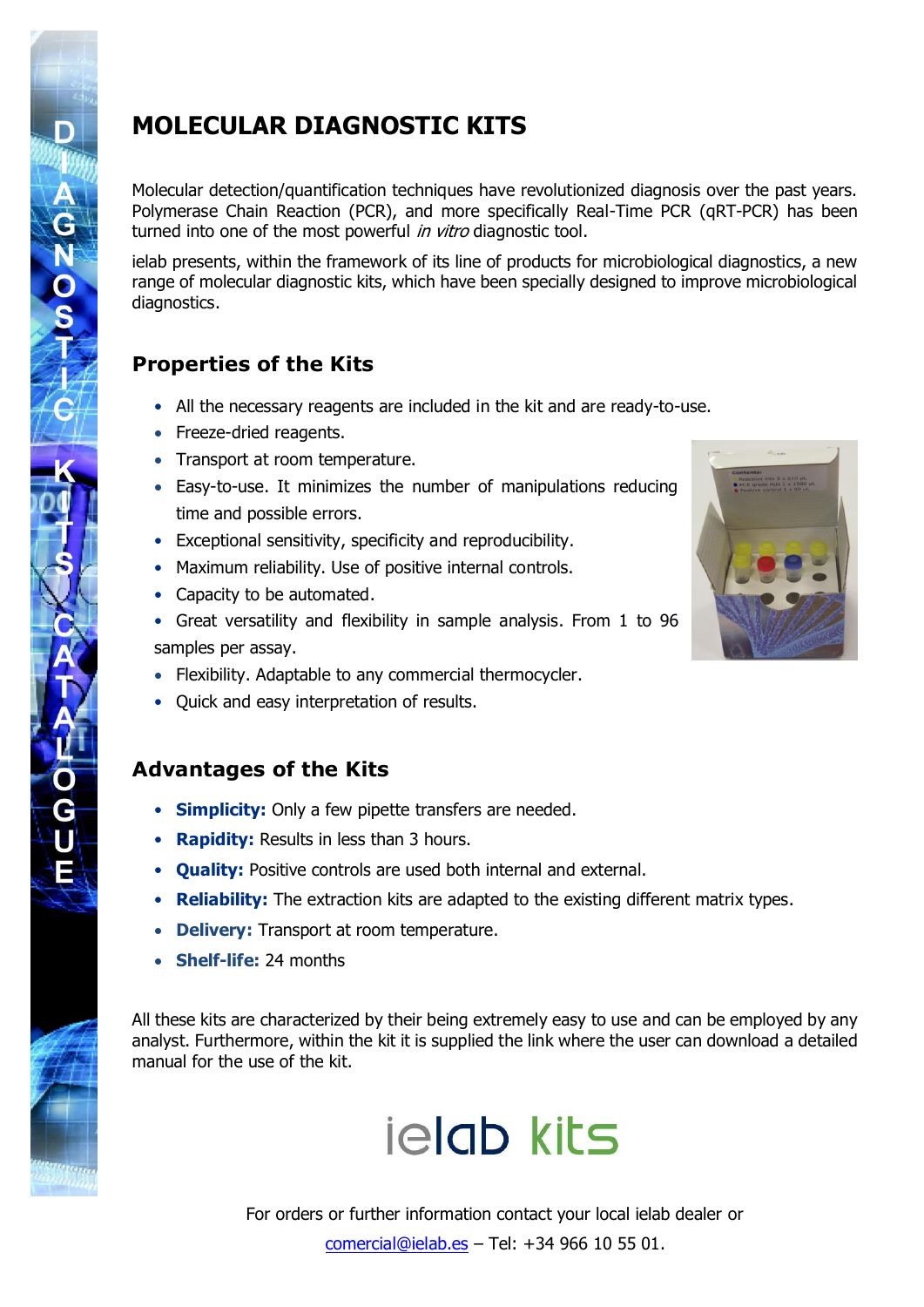## **Kits for sample preparation**

Kits for the complete preparation of water samples, in order to get them ready for further analysis by PCR techniques.

#### **Kit for the concentration of water samples**

Concentration of the microorganisms present in water samples prepared by filtration and concentration cartridges, for later testing for the presence of Legionella or other bacteria by PCR techniques.

| <b>Material description</b>                                                             | Cat. No. |
|-----------------------------------------------------------------------------------------|----------|
| Kit for concentration of water samples (35 test), includes membranes and<br>cartridges. | 990075   |

#### **Kit for the preparation of samples of "clean" water**

System for the extraction and purification of DNA from water samples in which it is assumed that the microbiota and organic material contents are low (for example, in potable waters). This kit allows the production of DNA with a quality and quantity enough for the analysis of the presence of Legionella or other bacteria by PCR techniques.

| <b>Material description</b>                              | Cat. No. |
|----------------------------------------------------------|----------|
| Kit for preparation of samples of clean water (70 tests) | 990074   |
| Filtration membranes (100 units)                         | 990108   |

#### **Kit for the preparation of samples of "dirty" water**

System for the extraction and purification of DNA from "dirty" water samples (for example, water from refrigeration towers). This kit allows the production of DNA with a quality and quantity sufficient for the analysis of the presence of *Legionella* or other bacteria by PCR techniques. It is particularly useful for the elimination of possible inhibitors of the PCR reactions.

| <b>Material description</b>                              | Cat. No. |
|----------------------------------------------------------|----------|
| Kit for preparation of samples of dirty water (35 tests) | 990076   |
| Filtration membranes (100 units)                         | 990108   |

For orders or further information contact your local ielab dealer or [comercial@ielab.es](mailto:comercial@ielab.es) – Tel: +34 966 10 55 01.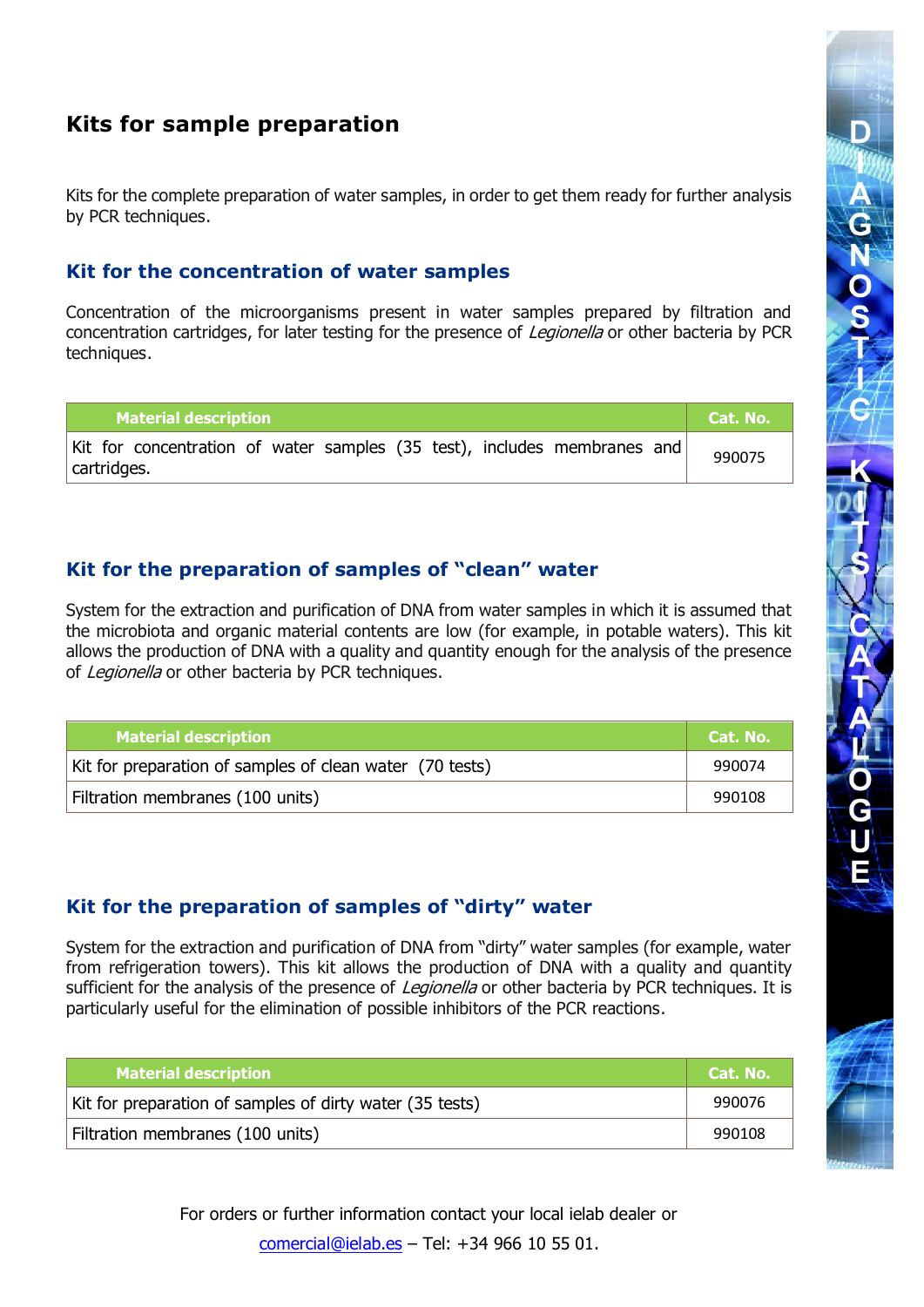## **Kits for detection and/or quantification**

Kits for the quantitative or qualitative detection of microorganisms by PCR. They include the corresponding positive and negative controls.

Their design incorporates specific positive internal controls which allow the evaluation of the appearance of false negatives due to the presence of PCR inhibitors in the sample.

#### **Workflow**





**Step 1 Step 2 Step 3 Step 4** Add rehydration buffer Add samples and control Amplification protocol Results interpretation





#### **Kit for the real time detection and quantification of Legionella by PCR**

Allows the detection and quantification of *Legionella pneumophila* and *Legionella* spp. in DNA extracted from water samples from diverse sources.

Each kit contains all the necessary material to conduct 70 tests.

| <b>Material description (*)</b>                                                               | Cat. No. |
|-----------------------------------------------------------------------------------------------|----------|
| Kit for detection and quantification of Legionella spp. High profile tubes                    | 992402   |
| Kit for detection and quantification of <i>Legionella</i> spp. Low profile tubes              | 992403   |
| Kit for detection and quantification of <i>Legionella pneumophila</i> . High profile<br>tubes | 992400   |
| Kit for detection and quantification of <i>Legionella pneumophila</i> . Low profile<br>tubes  | 992401   |

(\*) You can check if your thermoclycer is equipped with a high or low profile block in the table included at the end of this catalogue.



For orders or further information contact your local ielab dealer or [comercial@ielab.es](mailto:comercial@ielab.es) – Tel: +34 966 10 55 01.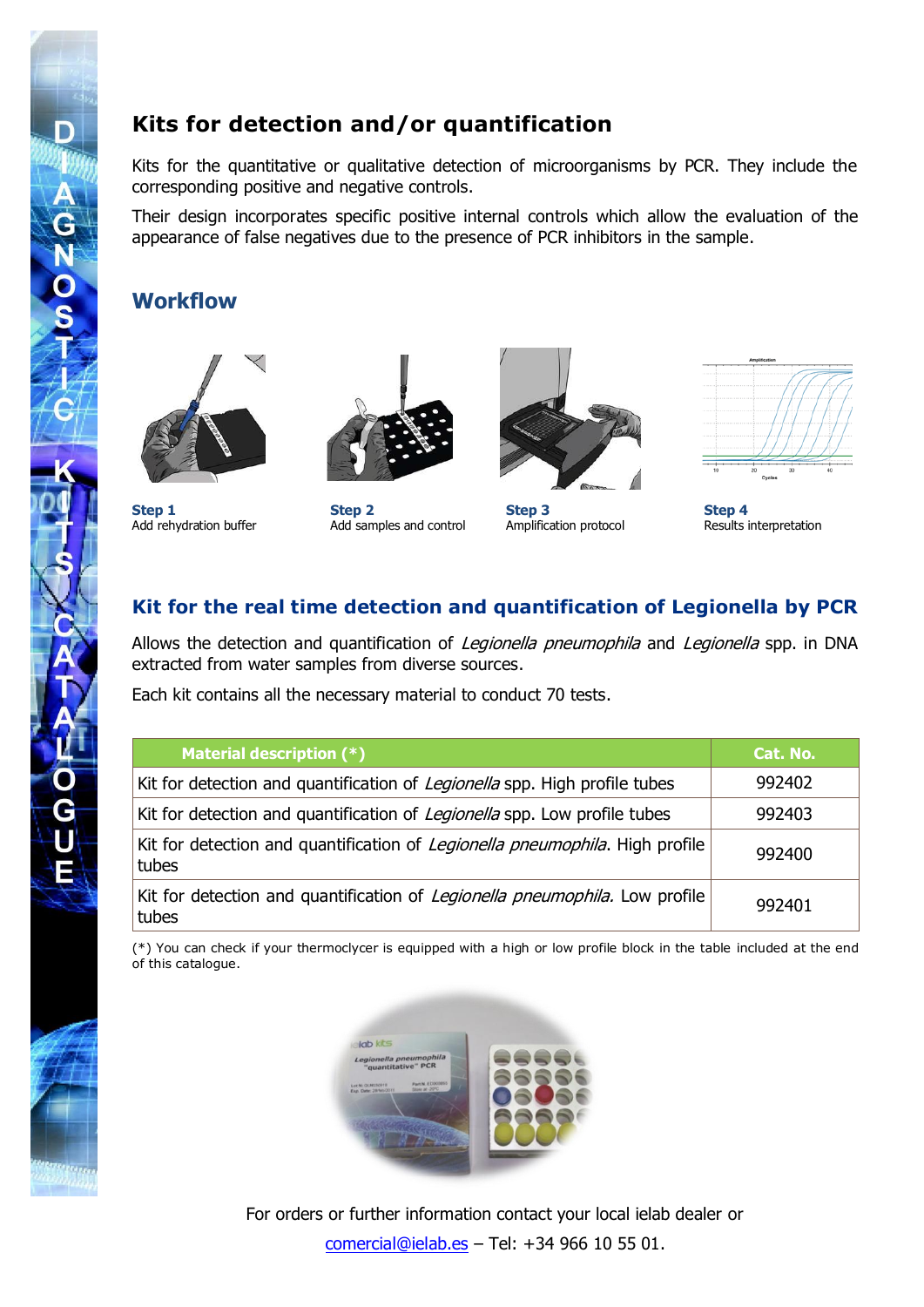## **OTHER COMPLEMENTARY MATERIAL**

#### **Quantification and Validation software**

ielab offers two spreadsheets as tools that can help user in the tasks of quantification and validation of results, which are high timeconsuming activities in the laboratory. The Quantification spreadsheet allows a quick way of calculating the number of Genomic Units in the samples analyzed. The validation spreadsheet can be used for the characterization and the secondary validation of these two methods based on the use of the ielab Legionella spp qPCR kit (Cat. No. 992402; Cat. No. 992403) and Legionella pneumophila qPCR kit (Cat. No. 992400; Cat. No. 992401) and following the ISO/TS 12869.

|                                                                                                     |                                        | Legionalia gPCR quantification sheet                                                                        |  | . . | ki. |  |  |  |  |  |
|-----------------------------------------------------------------------------------------------------|----------------------------------------|-------------------------------------------------------------------------------------------------------------|--|-----|-----|--|--|--|--|--|
|                                                                                                     |                                        | Legiscotte presumabile Detection Kit (Qut. No. 991030)<br>Legislaville app. Dataction Kit (Cat. No. 200343) |  |     |     |  |  |  |  |  |
|                                                                                                     |                                        |                                                                                                             |  |     |     |  |  |  |  |  |
| Instructions                                                                                        |                                        |                                                                                                             |  |     |     |  |  |  |  |  |
| Once you have performed the aPCR analysis, follow the steps below to calculate the concentration of |                                        |                                                                                                             |  |     |     |  |  |  |  |  |
| aporalis generals units (GU) in your semples:                                                       |                                        |                                                                                                             |  |     |     |  |  |  |  |  |
|                                                                                                     |                                        | 1.Enter the sample reference, the C voice, the volume of sample concertrated and the                        |  |     |     |  |  |  |  |  |
|                                                                                                     |                                        |                                                                                                             |  |     |     |  |  |  |  |  |
|                                                                                                     | dilution factor                        |                                                                                                             |  |     |     |  |  |  |  |  |
|                                                                                                     | Des Gewebst                            |                                                                                                             |  |     |     |  |  |  |  |  |
|                                                                                                     |                                        |                                                                                                             |  |     |     |  |  |  |  |  |
|                                                                                                     | 2. Enter the standard curve parameters |                                                                                                             |  |     |     |  |  |  |  |  |
|                                                                                                     | <b>Drawingd Came</b>                   |                                                                                                             |  |     |     |  |  |  |  |  |
|                                                                                                     |                                        |                                                                                                             |  |     |     |  |  |  |  |  |
| <b><i><u>Sangies</u></i></b> date<br><b>Gregoriani narysi</b>                                       | 3. Ontare final results                |                                                                                                             |  |     |     |  |  |  |  |  |

| <b>Software</b>            | Cat. No. |
|----------------------------|----------|
| <b>qPCR Quantification</b> | 992405   |
| <b>qPCR Validation</b>     | 992404   |

#### **BAControl-DNA**

Quantitative material presented in vials with a freeze-dried format, whose DNA quantity expressed in μg/vial is certified.

Designed for validation and quality control of the PCR amplification phase.

It has a shelf life of 9 months since the release date, and it is supplied

in independent vials accompanied by another vial of sterile water (PCR grade). Apart from the available species, we offer the possibility of preparing these materials for other species of microorganisms.

The microorganisms currently available are the followings:

| <b>Species</b><br>(Traceability)        | <b>Other Culture Colletions Numbers</b>                                                                                                                                                                                                           | Cat. No. |
|-----------------------------------------|---------------------------------------------------------------------------------------------------------------------------------------------------------------------------------------------------------------------------------------------------|----------|
| Legionella pneumophila<br>(CECT 7109 T) | WDCM 00107; ATCC 33152; Philadelphia 1;<br>CCUG 9568; DSM 7513; JCM 7571; NCTC 11192                                                                                                                                                              | 990060   |
| Escherichia coli<br>(CECT 434)          | WDCM 00013; ATCC 25922; CCM 3954; CCRC<br>14902; CCTM La 2184; CCUG 7736; CCUG<br>17620; CCUG 21456; CIP 76.24; CNCTC Ec<br>327/73; DSM 1103; FDA Seattle 1946; GISK<br>240533; HER 1176; IFO 15034; JCM 5491; LMG<br>8223; NCIMB 12210; PCM 2057 | 990123   |

For orders or further information contact your local ielab dealer or

[comercial@ielab.es](mailto:comercial@ielab.es) – Tel: +34 966 10 55 01.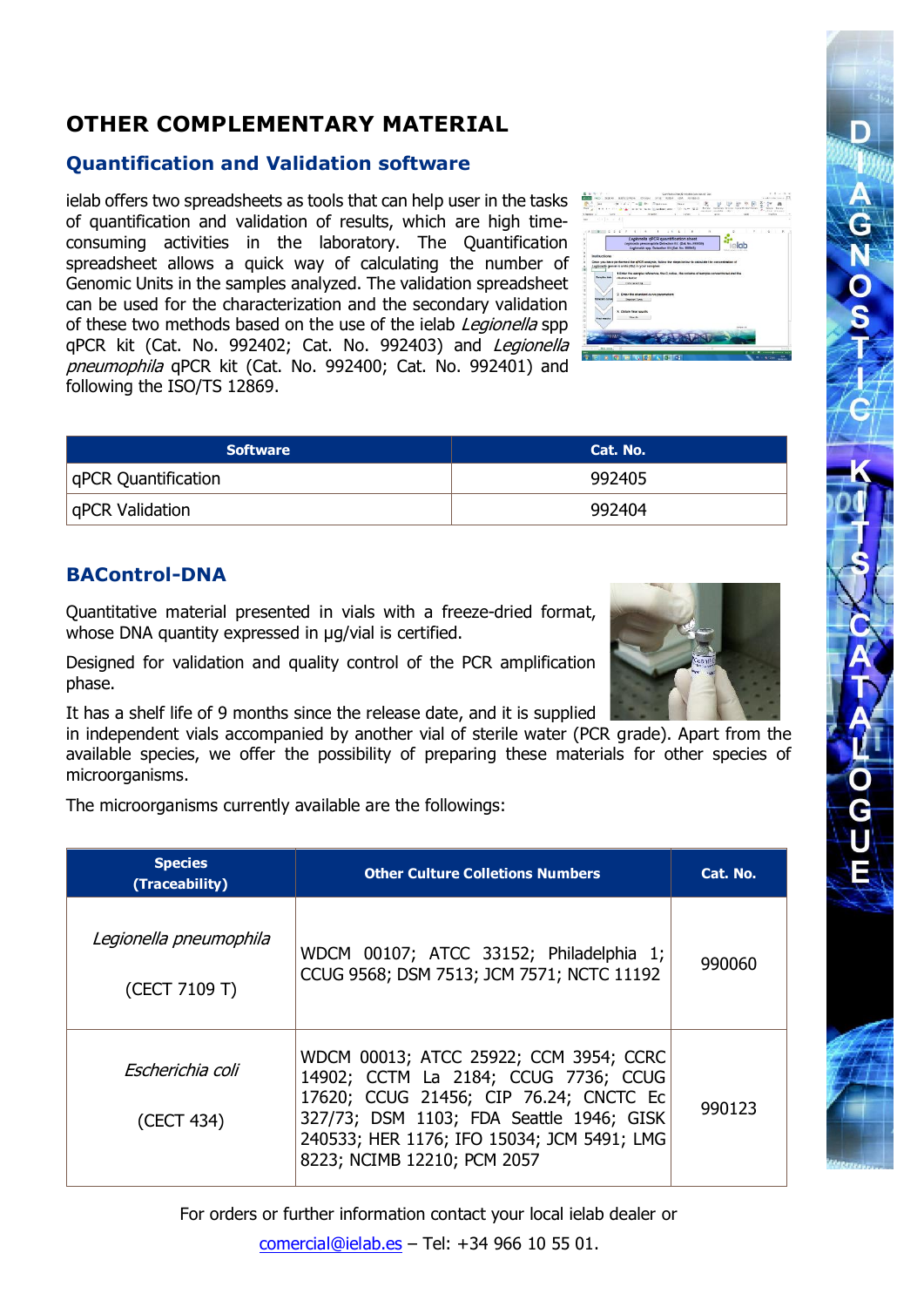#### **BAControl-PCR**

D

AGNOST

Quantitative reference material specially designed for PCR, supplied in a tablet format. Each tablet contains a determined number of deactivated cells, and it is accompanied by a certificate informing about the number of genomic units (g.u.) per tablet.

This allows a control over the whole analytic process, from the initial sample to the final analysis.

This material has a shelf life of 12 months since the release date and it is provided in a dispenser of 5 tablets.

| <b>Species</b><br>(Traceability) | <b>Other Culture Colletions Numbers</b>                       | <b>Concentration</b><br>(genomic units) | Cat. No. |
|----------------------------------|---------------------------------------------------------------|-----------------------------------------|----------|
| Legionella pneumophila           | WDCM 00107; ATCC 33152;                                       | low $(>4$ and $< 6$ log)                | 990069   |
| (CECT 7109 T)                    | Philadelphia 1; CCUG 9568; DSM<br>7513; JCM 7571; NCTC 11192; | high ( $>6$ and $<8$ log)               | 990083   |